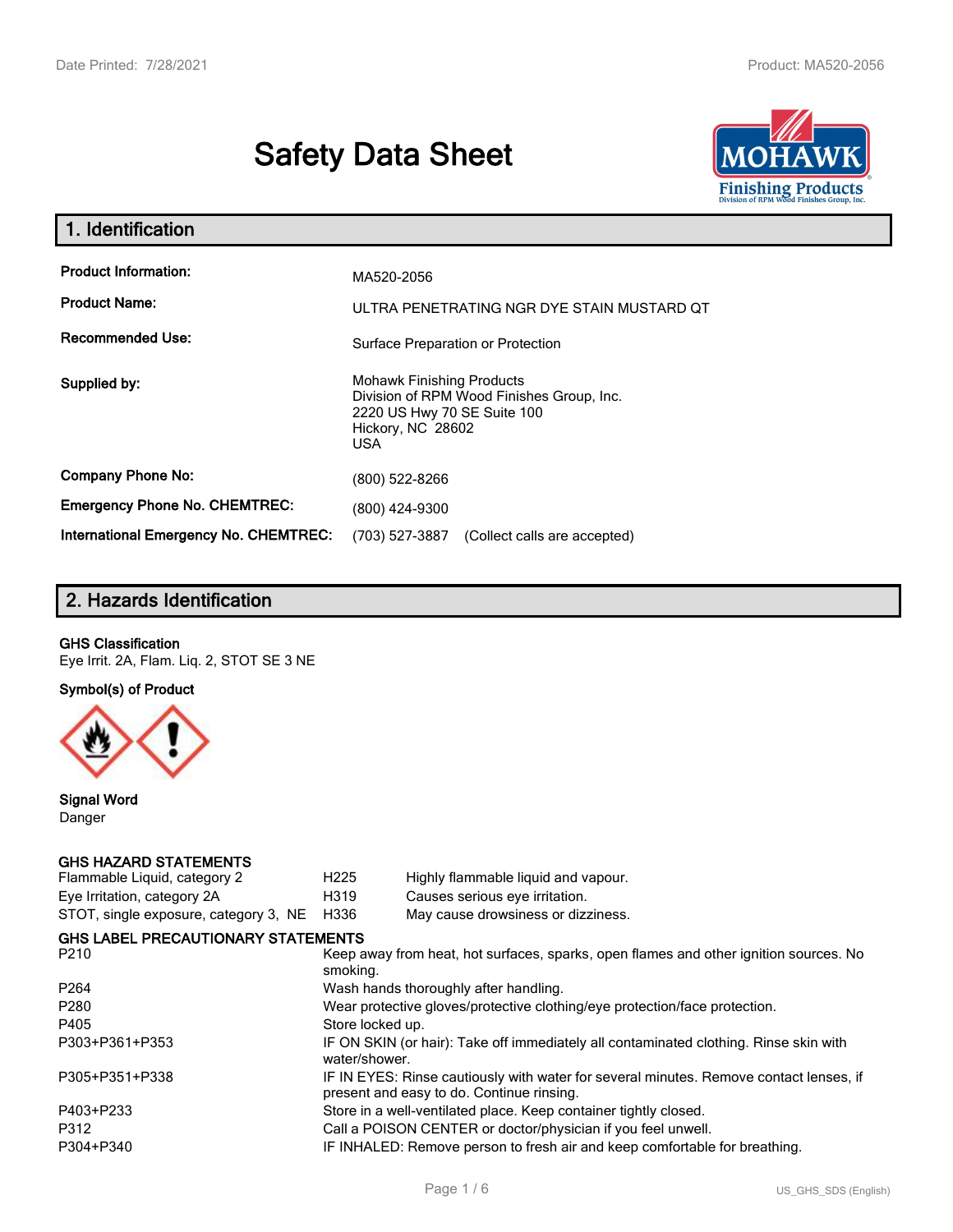| P337+P313                                                 | If eye irritation persists: Get medical advice/attention.      |  |  |  |
|-----------------------------------------------------------|----------------------------------------------------------------|--|--|--|
| P403+P235<br>Store in a well-ventilated place. Keep cool. |                                                                |  |  |  |
| <b>GHS SDS PRECAUTIONARY STATEMENTS</b>                   |                                                                |  |  |  |
| P240                                                      | Ground/bond container and receiving equipment.                 |  |  |  |
| P <sub>241</sub>                                          | Use explosion-proof electrical/ventilating/lighting/equipment. |  |  |  |
| P <sub>242</sub>                                          | Use only non-sparking tools.                                   |  |  |  |
| P <sub>243</sub>                                          | Take precautionary measures against static discharge.          |  |  |  |

## **3. Composition/Information on ingredients**

| <b>Chemical Name</b>              | CAS-No.   | <b>Wt.</b> % | <b>GHS Symbols</b>    | <b>GHS Statements</b> |
|-----------------------------------|-----------|--------------|-----------------------|-----------------------|
| acetone                           | 67-64-1   | 75-100       | GHS02-GHS07           | H225-302-319-332-336  |
| ethanol                           | 64-17-5   | $2.5 - 10$   | GHS02                 | H <sub>225</sub>      |
| ethoxypropanol                    | 1569-02-4 | $2.5 - 10$   | GHS02-GHS07           | H226-332-336          |
| propylene glycol monomethyl ether | 107-98-2  | $0.1 - 1.0$  | GHS02-GHS06-<br>GHS07 | H226-331-336          |

The exact percentage (concentration) of ingredients is being withheld as a trade secret.

The text for GHS Hazard Statements shown above (if any) is given in the "Other information" Section.

## **4. First-aid Measures**



FIRST AID - EYE CONTACT: IF IN EYES: Rinse cautiously with water for several minutes. Remove contact lenses, if present and easy to do. Continue rinsing. If eye irritation persists: Get medical advice/attention.

FIRST AID - SKIN CONTACT: IF ON SKIN (or hair): Take off immediately all contaminated clothing. Rinse skin with water/shower.

FIRST AID - INGESTION: IF SWALLOWED: rinse mouth. Do NOT induce vomiting. IF exposed or if you feel unwell: Call a POISON CENTER or doctor/physician.

FIRST AID - INHALATION: IF INHALED: Remove person to fresh air and keep comfortable for breathing.

# **5. Fire-fighting Measures**

**SPECIAL FIREFIGHTING PROCEDURES:** Evacuate all persons from the fire area to a safe location. Move non-burning material, as feasible, to a safe location as soon as possible. Fire fighters should be protected from potential explosion hazards while extinguishing the fire. Wear self-contained breathing apparatus (SCBA) and full fire-fighting protective clothing. Thoroughly decontaminate all protective equipment after use. Containers of this material may build up pressure if exposed to heat (fire). Use water spray to cool fire-exposed containers. Use water spray to disperse vapors if a spill or leak has not ignited. DO NOT extinguish a fire resulting from the flow of flammable liquid until the flow of the liquid is effectively shut off. This precaution will help prevent the accumulation of an explosive vapor-air mixture after the initial fire is extinguished.

**FIREFIGHTING EQUIPMENT:** This is a NFPA/OSHA Class 1B or less flammable liquid. Follow NFPA30, Chapter 16 for fire protection and fire suppression. Use a dry chemical, carbon dioxide, or similar ABC fire extinguisher for incipeint fires. Water may be used to cool and prevent rupture of containers that are exposed to heat from fire.

## **6. Accidental Release Measures**

#### **ENVIRONMENTAL MEASURES:** No Information

**STEPS TO BE TAKEN IN CASE MATERIAL IS RELEASED OR SPILLED:** Follow personal protective equipment recommendations found in Section VIII. Personal protective equipment needs must be evaluated based on information provided on this sheet and the special circumstances created by the spill including; the material spilled, the quantity of the spill, the area in which the spill occurred, and the training and the expertise of employees in the area responding to the spill. Never exceed any occupational exposure limits. Shut off ignition sources; including electrical equipment and flames. Do not allow smoking in the area. Do not allow the spilled product to enter public drainage system or open waterways.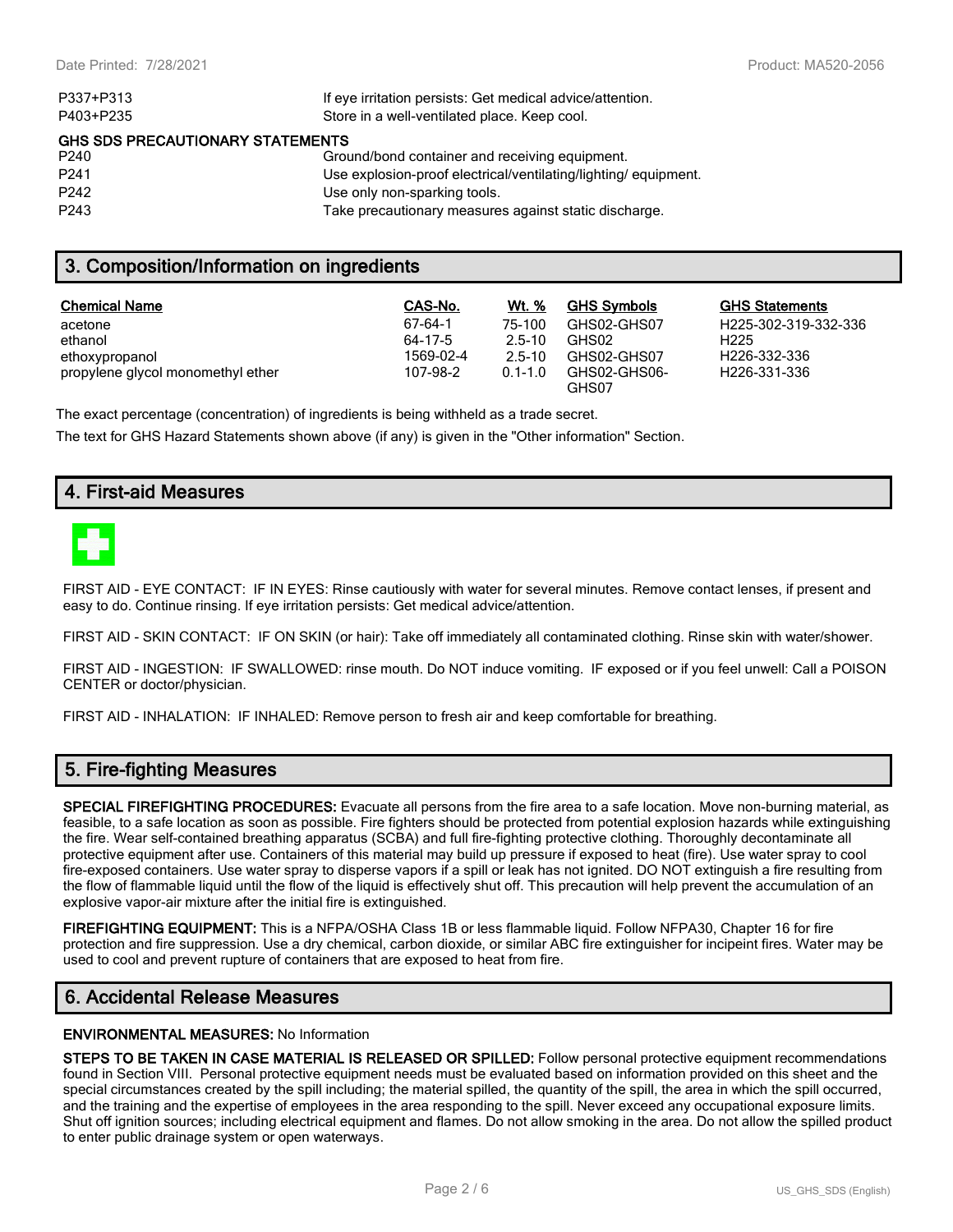# **7. Handling and Storage**



**HANDLING:** Avoid inhalation and contact with eyes, skin, and clothing. Wash hands thoroughly after handling and before eating or drinking. In keeping with safe handling practices, avoid ignition sources (smoking, flames, pilot lights, electrical sparks); ground and bond containers when transferring the material to prevent static electricity sparks that could ignite vapor and use spark proof tools and explosion proof equipment. Empty containers may retain product residue or vapor. Do not pressurize, cut, weld, braze, solder, drill, grind, or expose container to heat, flame, sparks, static electricity, or other sources of ignition. Any of these actions can potentially cause an explosion that may lead to injury.

**STORAGE:** Keep containers closed when not in use. Store in cool well ventilated space away from incompatible materials.

# **8. Exposure Controls/Personal Protection**

| Ingredients with Occupational Exposure Limits |                      |                       |                     |                         |  |  |
|-----------------------------------------------|----------------------|-----------------------|---------------------|-------------------------|--|--|
| <b>Chemical Name</b>                          | <b>ACGIH TLV-TWA</b> | <b>ACGIH-TLV STEL</b> | <b>OSHA PEL-TWA</b> | <b>OSHA PEL-CEILING</b> |  |  |
| acetone                                       | $250$ ppm            | 500 ppm               | $1000$ ppm          | N.D.                    |  |  |
| ethanol                                       | N.D.                 | $1000$ ppm            | $1000$ ppm          | N.D.                    |  |  |
| ethoxypropanol                                | 50 ppm               | $200$ ppm             | N.D.                | N.D.                    |  |  |
| propylene glycol monomethyl ether             | 50 ppm               | $100$ ppm             | N.D.                | N.D.                    |  |  |

**Further Advice: MEL = Maximum Exposure Limit OES = Occupational Exposure Standard SUP = Supplier's Recommendation Sk = Skin Sensitizer N.E. = Not Established N.D. = Not Determined**

#### **Personal Protection**



**RESPIRATORY PROTECTION:** Use adequate engineering controls and ventilation to keep levels below recommended or statutory exposure limits. If exposure levels exceed limits use appropriate approved respiratory protection equipment.

**SKIN PROTECTION:** Wear chemical resistant footwear and clothing such as gloves, an apron or a whole body suit as appropriate.



**EYE PROTECTION:** Wear chemical-resistant glasses and/or goggles and a face shield when eye and face contact is possible due to splashing or spraying of material.



**OTHER PROTECTIVE EQUIPMENT:** No Information



**HYGIENIC PRACTICES:** It is good practice to avoid contact with the product and/or its vapors, mists or dust by using appropriate protective measures. Wash thoroughly after handling and before eating or drinking.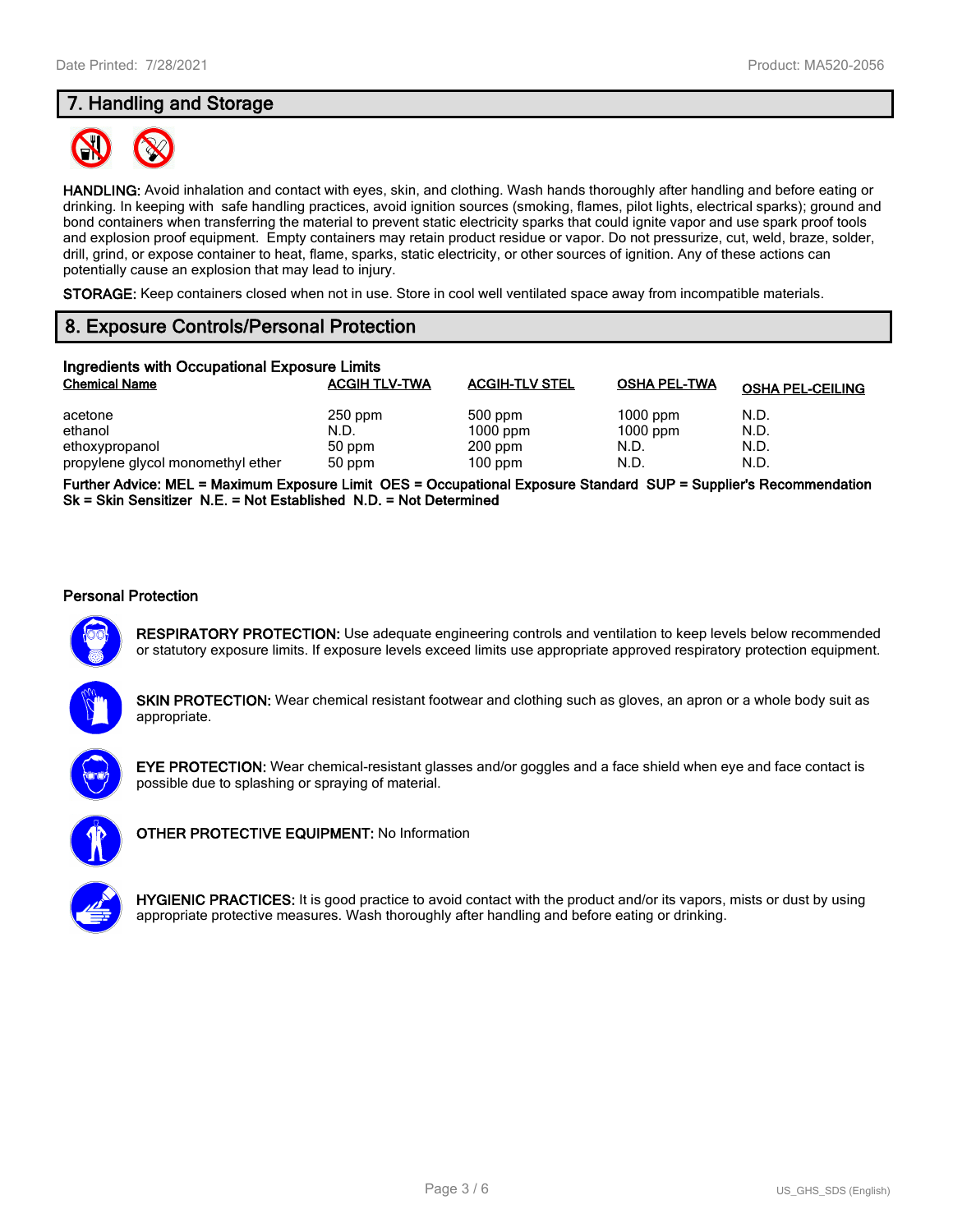**N.I. = No Information**

# **9. Physical and Chemical Properties**

| Appearance:                                       | Colored Liquid                                     | <b>Physical State:</b>                      | <b>LIQUID</b>  |
|---------------------------------------------------|----------------------------------------------------|---------------------------------------------|----------------|
| Odor:                                             | <b>Moderately Strong Alcohol</b>                   | <b>Odor Threshold:</b>                      | Not determined |
| Density, g/cm3:                                   | 0.819                                              | pH:                                         | Not determined |
| Freeze Point, °F:                                 | Not determined                                     | Viscosity:                                  | Not determined |
| <b>Solubility in Water:</b>                       | Not determined                                     | Partition Coefficient, n-octanol/<br>water: | Not determined |
| Decomposition temperature, °F:                    | Not determined                                     | <b>Explosive Limits, %:</b>                 | Not determined |
| Boiling Range, °F:                                | $>100$ °F                                          | Flash Point, °F:                            | $-4 ° F$       |
| Combustibility:                                   | <b>Supports Combustion</b>                         | Auto-Ignition Temperature, °F:              | Not determined |
| <b>Evaporation Rate:</b><br><b>Vapor Density:</b> | <b>Faster than Diethyl Ether</b><br>Not determined | Vapor Pressure, mmHq:                       | Not determined |

# **10. Stability and reactivity**

**STABILITY:** Stable under normal conditions.

**CONDITIONS TO AVOID:** Heat, flames and sparks.

**INCOMPATIBILITY:** Acids, Bases, Oxidizing agents

**HAZARDOUS DECOMPOSITION PRODUCTS:** Not determined.

# **11. Toxicological information**

**Practical Experiences**

**EMERGENCY OVERVIEW:** No Information

**EFFECT OF OVEREXPOSURE - EYE CONTACT:** No Information

**EFFECT OF OVEREXPOSURE - INGESTION:** No Information

**EFFECT OF OVEREXPOSURE - INHALATION:** No Information

**EFFECT OF OVEREXPOSURE - SKIN CONTACT:** No Information

**CARCINOGENICITY:** No Information

#### **PRIMARY ROUTE(S) OF ENTRY:**

**Eye Contact, Skin Contact, Inhalation**

# **Acute Toxicity Values**

**The acute effects of this product have not been tested. Data on individual components are tabulated below**

| CAS-No. | <b>Chemical Name</b> |
|---------|----------------------|
| 67-64-1 | acetone              |

**Casary Chemical Chemical LD50 Chemical LD50 Vapor LC50** 1800 mg/kg Rat 20000 mg/kg Rabbit 50.1 mg/L Rat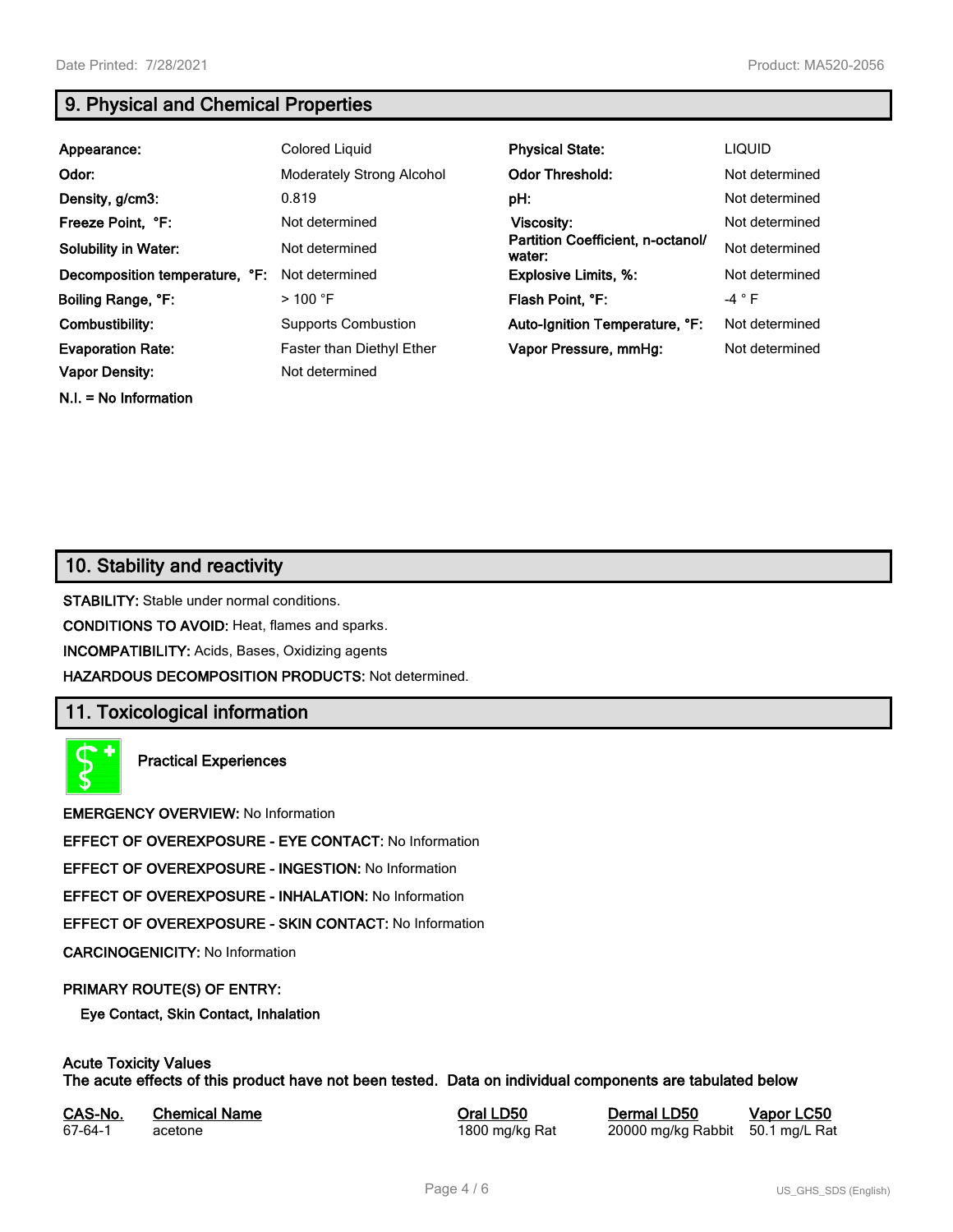| 64-17-5   | ethanol                           | 7060 mg/kg Rat | 15,800 mg/kg                    | 124.7 mg/L Rat |
|-----------|-----------------------------------|----------------|---------------------------------|----------------|
| 1569-02-4 | ethoxypropanol                    | 4400 mg/kg Rat | 8100 mg/kg Rabbit               | - 15           |
| 107-98-2  | propylene glycol monomethyl ether | 5000 mg/kg Rat | 13000 mg/kg Rabbit > 6 mg/L Rat |                |

#### **N.I. = No Information**

## **12. Ecological information**

**ECOLOGICAL INFORMATION:** Ecological evaluation of this material has not been performed; however, do not allow the product to be released to the environment without governmental approval/permits.

## **13. Disposal Information**



**Product**

**DISPOSAL METHOD:** Waste from this material may be a listed and/or characteristic hazardous waste. Dispose of material, contaminated absorbent, container and unused contents in accordance with local, state, and federal regulations.

**STEPS TO BE TAKEN IN CASE MATERIAL IS RELEASED OR SPILLED:** Follow personal protective equipment recommendations found in Section VIII. Personal protective equipment needs must be evaluated based on information provided on this sheet and the special circumstances created by the spill including; the material spilled, the quantity of the spill, the area in which the spill occurred, and the training and the expertise of employees in the area responding to the spill. Never exceed any occupational exposure limits. Shut off ignition sources; including electrical equipment and flames. Do not allow smoking in the area. Do not allow the spilled product to enter public drainage system or open waterways.

## **14. Transport Information**

#### **SPECIAL TRANSPORT PRECAUTIONS:** No Information

**DOT:** CONSUMER COMMODITY

**IATA:** ID8000, CONSUMER COMMODITY, 9

**IMDG:** LIMITED QUANTITY UN1263

## **15. Regulatory Information**

## **U.S. Federal Regulations:**

#### **CERCLA - SARA Hazard Category**

This product has been reviewed according to the EPA 'Hazard Categories' promulgated under Sections 311 and 312 of the Superfund Amendment and Reauthorization Act of 1986 (SARA Title III) and is considered, under applicable definitions, to meet the following categories:

Fire Hazard, Acute Health Hazard

#### **SARA SECTION 313**

This product contains the following substances subject to the reporting requirements of Section 313 of Title III of the Superfund Amendment and Reauthorization Act of 1986 and 40 CFR part 372:

No Sara 313 components exist in this product.